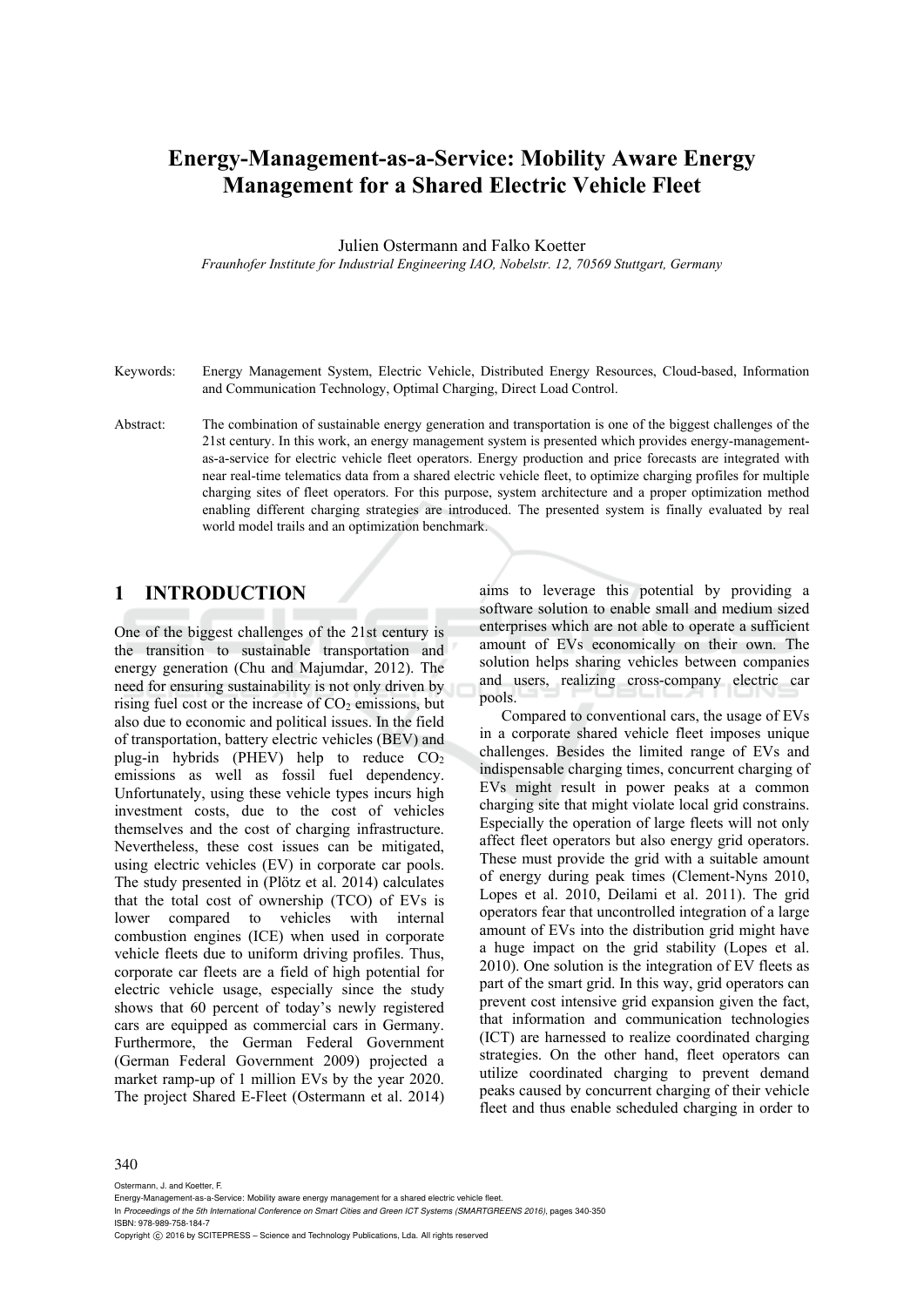preferably consume locally generated renewable energy as it is produced.

In order to leverage these capabilities of EV fleets, an energy management system (EMS) is required which is able to easily integrate with various system services and business processes to provide dedicated control of the operation. Furthermore, it enables coordinated grid to vehicle (G2V) charging of EV fleets at multiple locations under consideration of local and decentral energy production. In the process, forecast services shall be used to take into account weather-dependent renewable energy production.

In this work, we present the results of our research in a mobility aware intelligent energy management aggregator, serving as an EV virtual power plant (VPP) as part of the Shared E-Fleet architecture. It enables a direct load control of intelligent charging stations. Thus, a centralized control architecture is introduced, interacting with multiple ICT components to apply optimized charging schedules, based on real time needs of a shared EV fleet.

This work is structured as follows: Section 2 gives an overview of relevant related work. Section 3 introduces the use case of the project Shared E-Fleet from an energy related viewpoint. Section 4 describes the architecture of the aggregator. In Section 5 the applied energy optimization algorithm is outlined. The prototype and evaluation are given in Section 5. Finally, Section 6 concludes this work and gives an outlook on future work.

# **2 RELATED WORK**

Considerable research has been contributed already, investigating the integration of all kinds of EVs into a future smart grid. Since research in this area started already when adaption of PHEV began, not all work does solely concentrate on BEVs. Nevertheless, both types of vehicles do behave the same regarding the goal to develop coordination of charging and smart grid integration. In (Jansen et al. 2010), the authors present a modular VPP centralized architecture and necessary communication protocols to realize coordinated charging for a fleet of EVs as part of the EDISON project. Similar approaches concerning VPP for EV fleets with integration of distributed energy resources (DER) were already explicitly investigated by (Raab et al. 2011, Vandoorn et al. 2011). In literature, two different approaches of integration of DER are discussed. Besides VPP which aggregate

DER units to provide controllability and enable market participation, micro grids (MG) aggregate local DER to provide a controllable entity that can operate in grid-connected and islanded mode (Vandoorn et al. 2011). In both concepts, an EV fleet acts as controllable battery storage system. Beside energy storage systems a MG or VPP can also include charging stations or a PV plant. Although the MG and the VPP concepts are similar, they can be differentiated by seeing a VPP aggregator as virtual, software-based aggregation and the MG as physical aggregation of DER units. In this work, we introduce an approach, not only focusing on a central VPP acting as aggregator but a multi-station aggregator, being able to provide second level control and operate multiple MGs independently. Thus, it enables the aggregator to consider preferences and local load management constraints defined by the respective MG operator.

The later proposed aggregator is able to perform smart charging. With smart charging, charging stations are basically provided with predefined charging profiles. These profiles have to be followed by the battery management systems (BMS) of the vehicle. Smart charging has the advantage to enable charging stations and subsequently each connected EV to defer charging processes to a later point in time or directly control the drawn current according to a given profile. Smart charging for EV fleets is already addressed in previous research. For example, in the work of Hu et al. (Hu et al. 2014), optimization and control methods are summarized to present an overview of this field regarding smart charging as part of EV aggregators. The authors in (Valogianni et al. 2014) are presenting a management system leveraging the battery storage capabilities provided by EVs. An extensive review of smart charging approaches and architectures is presented in (García-Villalobos et al. 2014).

Especially the sprawl of distributed energy generation, energy storage systems, privately owned photovoltaic (PV) power plants, wind power generation, or combined heat and power-plants (CHP) presents a challenge for future charging aggregator systems, making support of smart charging necessary. The flexibility of EVs as controllable loads to mitigate uncoordinated charging impacts was investigated in (Han et al. 2010, Saker et al. 2011, Sundström and Binding 2012, Alonso et al. 2014, Valogianni et al. 2014). Extensive reviews regarding charge scheduling for EVs is given by (García-Villalobos et al. 2014, Mukherjee and Gupta, 2014).

Nonetheless, previous work considered only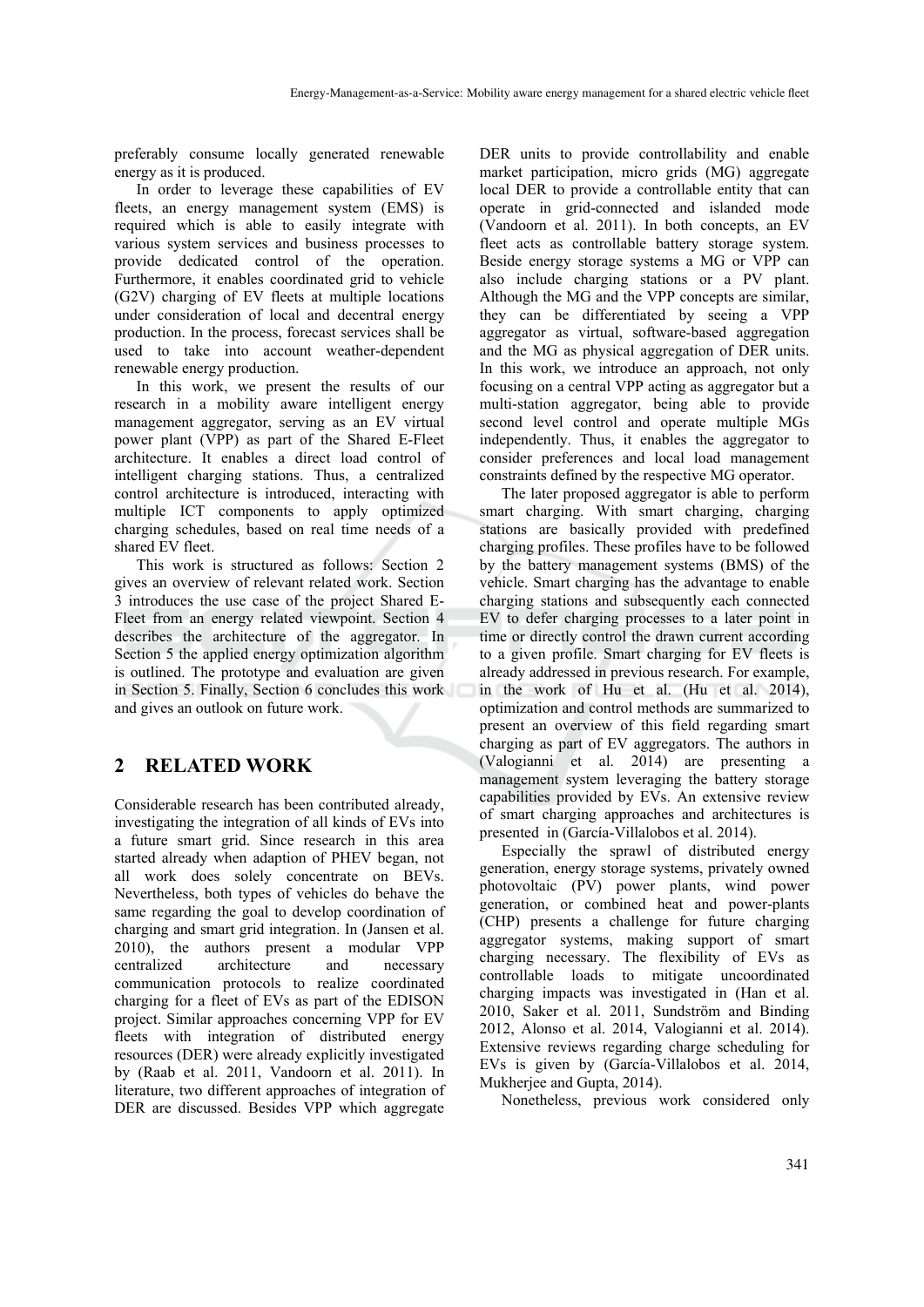optimization methods isolated from productive systems and not integrated into working prototypes. VPP aggregators realizing smart charging as part of a smart grid have been presented (Chynoweth et al. 2014, Lutzenberger et al. 2014, Zuccaro et al. 2014). Additionally, various researchers developed multi agent systems to accomplish a VPP aggregator (Lutzenberger et al. 2014). Although the approach in (Mültin et al. 2012) is similar to our approach, we provide a hierarchical controlled VPP, monitoring and controlling multiple sites as a cloud-based solution. As proposed in (Hu et al. 2013, Mukherjee and Gupta 2014), we orchestrate a distributed service oriented architecture (SOA) as a cloud-based solution, enabling the aggregator to react in near real-time to the fleet operation. Hence, we develop a solution for fleet operators, with the goal to enable their fleet to participate in the smart grid, without being dependent on solutions provided by a utility company, as well as being flexible to scale.

# **3 SHARED E-FLEET SCENARIO**

In the research project Shared E-Fleet (SEF) a cloud-based solution was investigated which enables a car fleet operator to manage and provide a fleet of BEV across several companies at one or multiple sites. Different works (see (Barth et al. 2000, Delucchi and Lipman, 2001, Lee et al. 2005)) suggested that increasing the utilization of EV fleets for example by increasing trips per day, decreases the TCOs and make them more economic than combustion engine vehicles regarding short range trips. Hence, the SEF IT solution provides a system including mandatory functionalities for car fleet management like booking, billing and operation, to be able to realize a corporate car sharing platform. Compared to other already available commercial solutions, the SEF solution was intended as an extensible, service-based cloud-platform to integrate various fleet management services in a highly configurable matter, making the operator independent of vendor specific solutions (Ostermann et al. 2014).

Unlike state of the art solutions, in the SEF use case, instead of booking a car, the user books a mobility demand by defining the start and end point and time of his business trip. Since SEF uses a station based car sharing approach, the start and endpoint of each mobility demand is always at a dedicated station of the SEF system. Certainly, the start and end station do not have to be the same. Until one hour before the respective beginning of a

trip, a booking is not explicitly bound to one vehicle. Only after reaching this time, it is fixed to a dedicated vehicle. A one hour time frame was chosen to assure the user a safe operation of the system by this feedback and leave a margin in case of failure. In this way, the disposition optimization management service reschedules journeys in real time and reacts to unforeseen issues like delayed vehicle returns or unexpected state of charge (SOC) at the time of return (Koetter 2015). The latter one is especially crucial in EV fleets, since a properly predicted SOC influences all succeeding, already booked journeys on the same vehicle. Thus, already booked trips may be canceled in case of unforeseen issues. During the booking process, the disposition optimization assesses the current schedule whether the user request can be fulfilled even considering a suitable buffer in time and SOC, but large deviations of the expected SOC or return time can only be intercepted by standby vehicles.

Thus, the platform is constantly aware of the vehicle state. During each trip, the vehicles are monitored, predicting their estimated return time and their SOC based on real-time data from an on-board unit (OBU). Future states of the vehicles at the end of a journey can be estimated and used for future optimization procedures. On return of a vehicle, its user has to reconnect the vehicle to the charging station, enabling them to recharge for the upcoming trip.

As part of the SEF ecosystem, a service is required for managing the charging processes and energy demand of the vehicles according to grid constrains and operator specification as part of a smart grid. Considering that, an energy management system controls the charging of the EVs at the SEF charging sites. To perform these tasks, the following requirements have to be fulfilled:

**R1.** All EVs of the fleet must always be able to satisfy the needs of the mobility demand of the user. Hence, the EMS is responsible for sufficiently charged vehicles according to the journey schedules of the disposition management. The schedules for the vehicles must contain a predefined start and end time as well as a consumption forecast for each journey.

**R2.** Vehicle disposition schedules may change over time. Due to unforeseen influences, vehicles may return with different SOC or return late at the station. The EMS has to update the charging schedules continuously according to the current state of the system.

**R3.** In order to sufficiently fulfill R1 and R2, an algorithm is required which is capable to calculate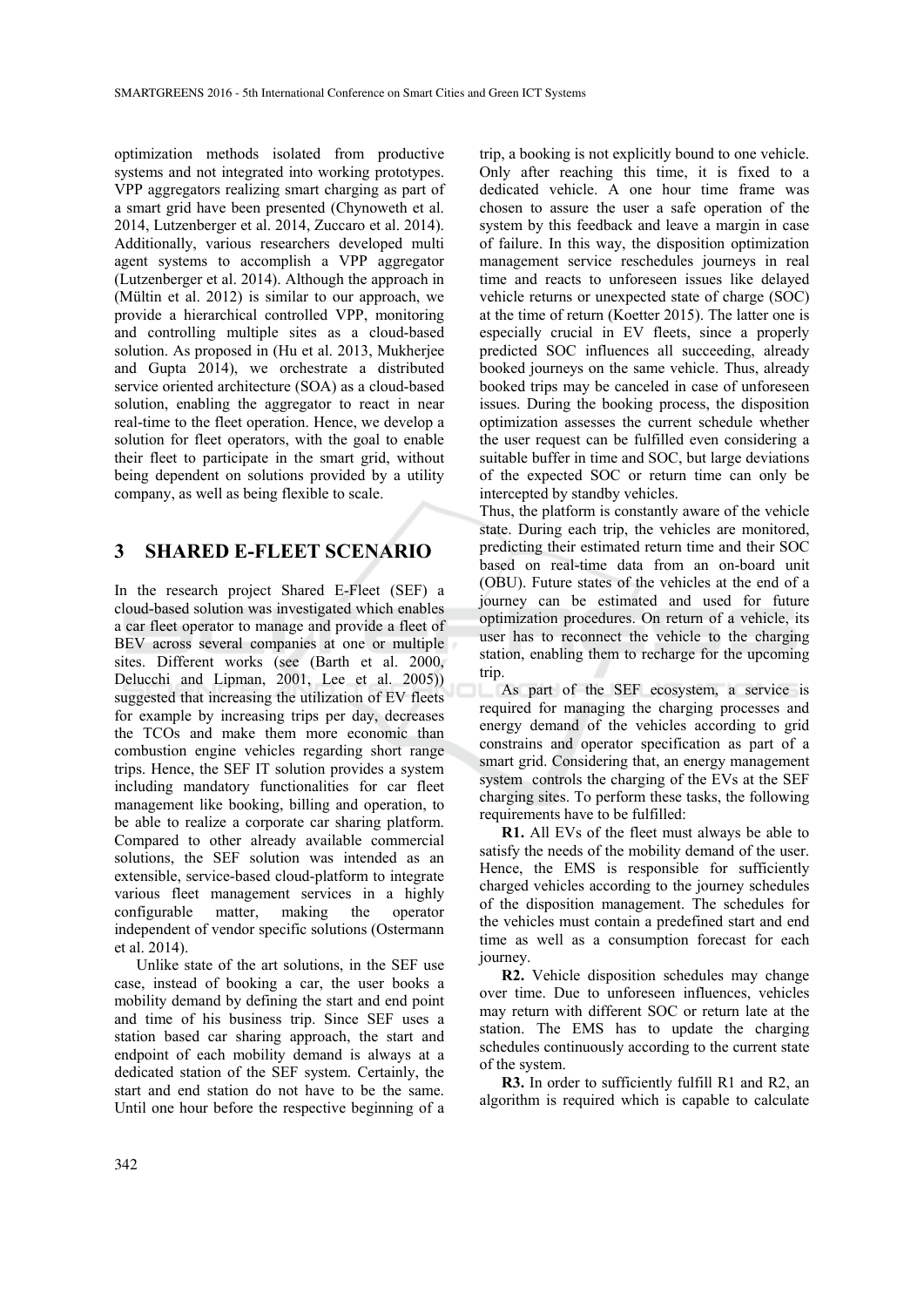an optimal charging schedule regarding the constrains of the system. Thus, optimal charging schedules have to be computed based on different charging strategies which are ought to be selected by the operator of the respective fleet ensuring R1 and  $R<sub>2</sub>$ 

**R4.** In order to perform tasks as part of a smart grid, the EMS is supposed to be able to monitor and control distributed and local energy resources. A model is required, describing the involved components and their properties to provide optimization algorithms with system constraint boundaries.

**R5.** Especially renewable energy resources are dependent on weather conditions. Thus, weather conditions have to be considered during charge scheduling. A forecasting system has to be integrated which provides information about the prospected energy production of individual components.

**R6.** As stated in R1, the state of the complete EMS is time dependent. The EMS has to be provided with information about the state of all relevant system components. The EMS has to store these states in order to enable the user to keep track of them at a later point in time.

**R7.** The EMS must integrate intelligent charging stations which are capable of directly controlling the output current. This way, pre-calculated charging profiles can be applied to the EV.

**R8.** Furthermore, various fleet operators with multiple fleet charging sites must be able to use and integrate their master data management with the EMS.

**R9.** The EMS must keep track of the current energy production and EV charging at the respective charging sites and always ensure safe operation of the energy system by staying in system boundaries.

**R10.** The system must also be able to fulfil nonfunctional requirements. Thus, it must be able to scale in order to provide services to multiple users. Robustness is required to provide services even in case of failure. Additionally, the EMS must perform well, even with a large amount of managed components.

### **4 AGGREGATOR SYSTEM ARCHITECTURE**

In the following, we present the architecture of the EMS, showing how it is able to provide energymanagement-as-a-service. The system architecture of the complete SEF ecosystem for a shared EV fleet

is described in (Ostermann et al. 2014). The EMS is part of this ecosystem. Its system architecture is depicted in Figure 1. The EMS is acting as central node, integrating all mandatory components to fulfil all previously stated requirements. All components are integrated by connecting to their web services. Through the integration of master data management (MDM) services, the EMS can obtain properties of

all physical system components. Thus, by defining a mutual data exchange interface, various MDM systems can provide information about the deployed EVs, the energy production resources, the charging stations and about charging sites of the individual fleet operator.



Figure 1: EMS system architecture.

An interface to a charging station operator (CSO) provides the EMS with means to monitor and control charging stations. CSO are business entities, owning, managing, maintaining, and operating an aggregation of charging stations. Note that EV fleet operators can also be CSOs themselves. In order to provide the EMS with real-time state data of the vehicles, a external database is interconnected to the EMS which stores telematics from vehicles. Telematic real-time data of the vehicles might be provided by OEMs in near future. However, today this data is provided by third-party developers using proprietary hardware which is amalgamated in separate provider specific databases.

A forecast provider service supplies the EMS with up-to-date and day-ahead energy production forecasts. Similarly, the energy grid operator, e.g. the transmission system operator (TSO) or distribution system operator (DSO), is connected with the EMS. Thus, the operator can either request the EMS to perform ancillary services on the grid or send price signals or dynamic day-ahead price curves. By integrating a building energy management system, information about locally generated energy (e.g. by a photovoltaic power plant) and the energy consumption of the building can be obtained.

The software architecture is depicted in Figure 2. The EMS is constructed as a multi-tenant platform.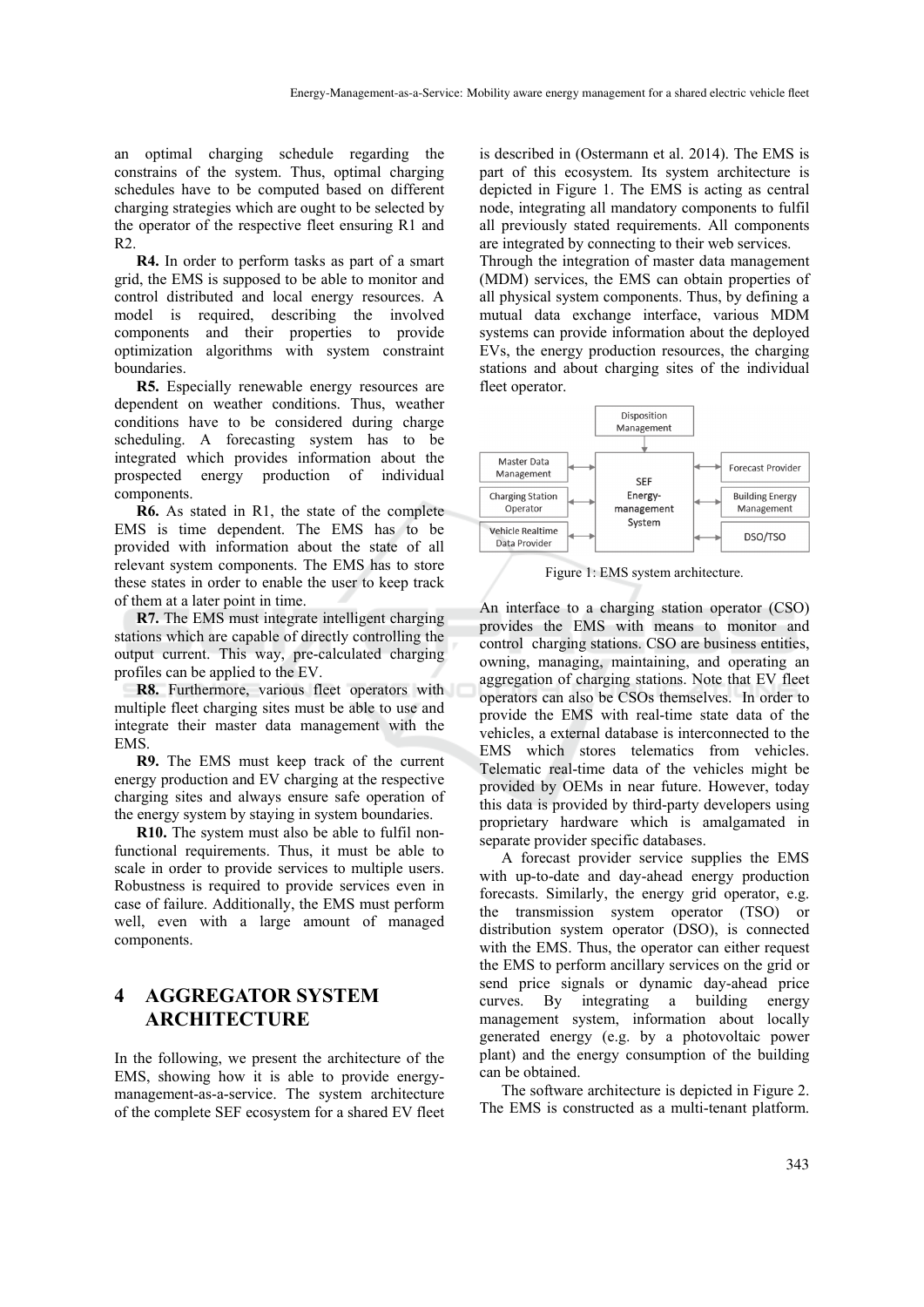In this way, collaboration between different customers (EV fleet operators) can be implemented instantaneously without the need to programmatically extend the platform or integrate multiple instances. Additionally, updates and maintenance of the platform is more flexible while ensuring contracted service-level agreements and quality of service without the need for extensive IT infrastructure at the customer site (Buyya et al. 2009).

Consequently, managing the tenants of the platform is a crucial part. A tenant manager is responsible for managing all data belonging to its respective customer avoiding and handling crossaccess to other customer's data. All collected data of all tenants is stored in one shared database. Therefore, each fleet operator can configure the setting of its own controllable charging sites.



A frontend visualizes the system state for each customer and provides the means to control all integrated components. A screenshot of the actual frontend of the EMS prototype is depicted in figure 3 showing the real-time load at a charging site, the current energy production and an overview of the vehicle states.



Figure 3: Frontend visualization showing the load and production parameters and the state of the cars for the customer.

As depicted in Figure 2, each tenant possesses a set of the master data of all components in their system. Furthermore, each tenant possesses a controller which has timed tasks that run multiple times a minute to read out the value of the precalculated charging profiles from the charging schedule and set the power-output set-point to the charging station while minimizing the error between production and consumption.

Here, the association between charging station and physically connected vehicle is important. The identification of the car which is connected to the charging station can be done in several ways. Each user is assigned a user-specific token. A token is an identification number which uniquely identifies each user in the system. In this way, the EV can be identified by looking up the vehicle which was used by the user who checked in to the charging station. During this procedure, the token can either be transmitted via a smartphone application or be read from a RFID-card in the charging station. Unfortunately, current EVs do not transmit any unique identification to the charging station. Hence, in the SEF project, we used a user identification which is transmitted to the charging station for authentication with the system via a smartphone application.

During charging, the controller continuously measures the power drawn from the connected EV and compares it to the pre-calculated profile. Any occurring deviation is reduced according to the individually selected strategy. This ensures that grid limitations and optimization goals are met.

During each charging session of the EV the smart meter values of the charging stations are sampled in a 15 minute interval. Using this data, the consumption module computes time dependent energy costs of each session. This enables the fleet operators to use dynamical energy plans of their DSO.

A charging schedule holds the charging profile for each EV in the system. It is calculated based on the EV disposition schedule. As soon as the disposition schedule is updated by any entity, the charging schedule is updated subsequently. For planning the charging schedule, it is assumed that a vehicle is connected to the charging station as soon as it returns from its trip. Connecting the vehicle is mandatory for each user. In case of a missing, but expected connection, the user is notified. As a consequence, the time between the end of a proceeding and the start of an upcoming trip is considered available for charging. Only if a user explicitly wishes to charge in the meantime, during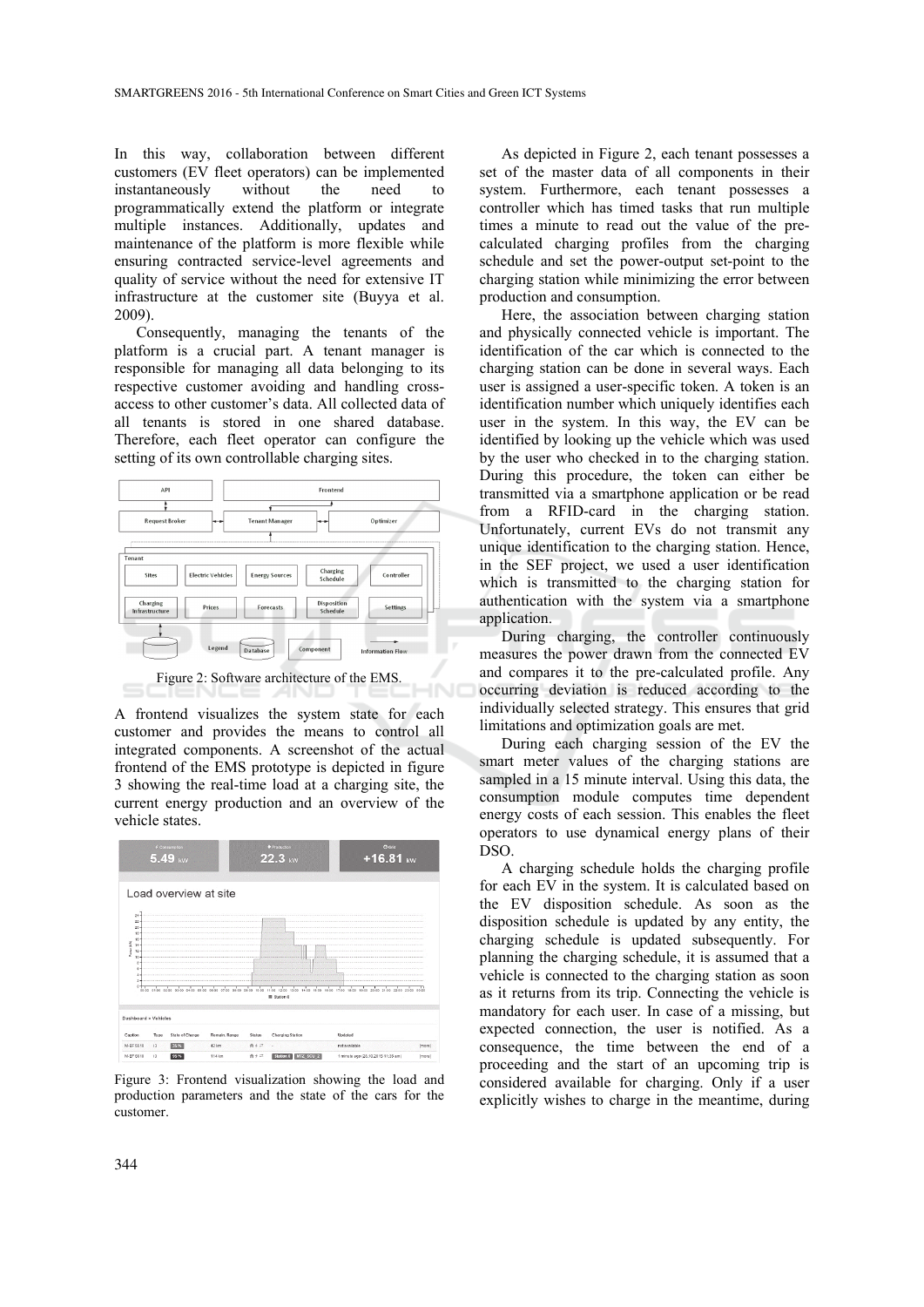an ongoing booking, this request is taken into account in the charging optimization. The charging optimization is performed by the optimizer. Based on the selected charging strategy, the optimizer schedules and performs an optimization calculation which is described in detail in the next section.

Through this architecture a multi-tenant, flexible and scalable EMS aggregator is realized connecting multiple sites respectively integrating multiple selfsufficient micro grid into one control unit.

#### **5 CHARGING PROFILE OPTIMIZATION**

The central component of the EMS is the optimization module. Controlling the charging processes of a fleet of EVs requires the system to continuously update the charging schedule based on the current system state. Two distinctive events trigger the optimization of the charging plan. Since the EMS does not plan the disposition of the fleet, it has to react to changes of the disposition schedule. Hence, an event is sent by the disposition optimizer, notifying the EMS about the updated or changed disposition schedule. Even without disposition changes, the charging schedule is periodically updated in constant intervals by the EMS. Thus, it is always able to react to the actual state of the system. In this way, deviations of the expected SOC can be taken into account. A task manager triggers an optimization every 15 minutes if the schedule has not changed in the preceding 5 minutes. On this way, the optimization process has enough time to perform a complete iteration before the next start is triggered.

Especially for larger fleets, a fast optimization process is mandatory, since the amount of vehicles in the fleet have an impact on the computation time. This can be reached for example by reducing the complexity of the optimization problem to speed up computation time. Different authors already found out that linearization of the charging processes respectively the battery behavior of EVs is sufficient for coordinated smart charging. Nonlinear approximation of the charging behavior does not justify the increase in computation time (Sundstr. 2010; Hu et al., 2013). Because of that, we followed the recommendation and chose linear programs (LP) (Rardin, 1997) to perform optimized charging profiles for EV charging. Thus, we picked a LP to describe the constrains of the system at hand and solve the objective function considering a

specifically selected charging strategy. For the algorithm we discretized the time into timeslot intervals of 15 minutes. Hence, a day of 24 hours has 96 individual timeslots. We designed the objective function of our LP in order to minimize cost.

Based on the selected strategy the cost vector can either be a time dependent energy price or the amount of  $CO<sub>2</sub>$  emission produced by a certain energy source when used for charging. Thus, an economic or ecologic charging strategy can be realized by adjusting the cost vector appropriately. This way, the optimizer is capable of calculating the optimal amount of power used at a designated timeslot under consideration of the time dependent cost of a specific energy source. Therefore, the objective function of our LP looks as follows:

$$
v = n_v; g = n_g; t = n_t
$$
  
min 
$$
\sum_{v=1; g=1; t=1}^{v=g,s=t} c_{v,g,t}
$$
 (1)

Here,  $\nu$  describes the index for the vehicle and  $n_{\nu}$  is the maximum number of vehicles available to optimize. Furthermore,  $q$  describes the index of the energy source and  $n_a$  the maximal number of energy sources available to use. Each timeslot is denoted by the index  $t$ , whith  $n_t$  being the number of total timeslots and by that the total timespan to be optimized. Following, the parameter  $c_{v,g,t}$  is defined **<sup>as</sup>OGY PUBLICATIONS** 

$$
c_{v,g,t} = c_{g,t} * p_{v,g,t} * 0.25,
$$
 (2)

where parameter  $c_{v,g,t} \in \mathbb{R}$  from equation 2 being the cost of the energy charged into a EV *v,* using energy source *g* at timeslot *t*. The parameter to be optimized by the solver will be the output power  $p_{v,a,t} \in \mathbb{R}$ . With the objective function given, the following constrains are limiting the solution space. First, the sum of the allocated power for charging all vehicles using an energy source at timeslot t being denoted as  $p_{q,t}$  must be lower or equal to the forecasted amount of power for this respective timeslot  $p_{f_{at}} \in \mathbb{R}$  :

$$
p_{g,t} = \sum_{v=1,...,n_v} p_{v,g,t}
$$
 (3)

$$
\sum p_{g,t} \le p_{f_{g,t}} \tag{4}
$$

Vehicles can only be charged while connected to a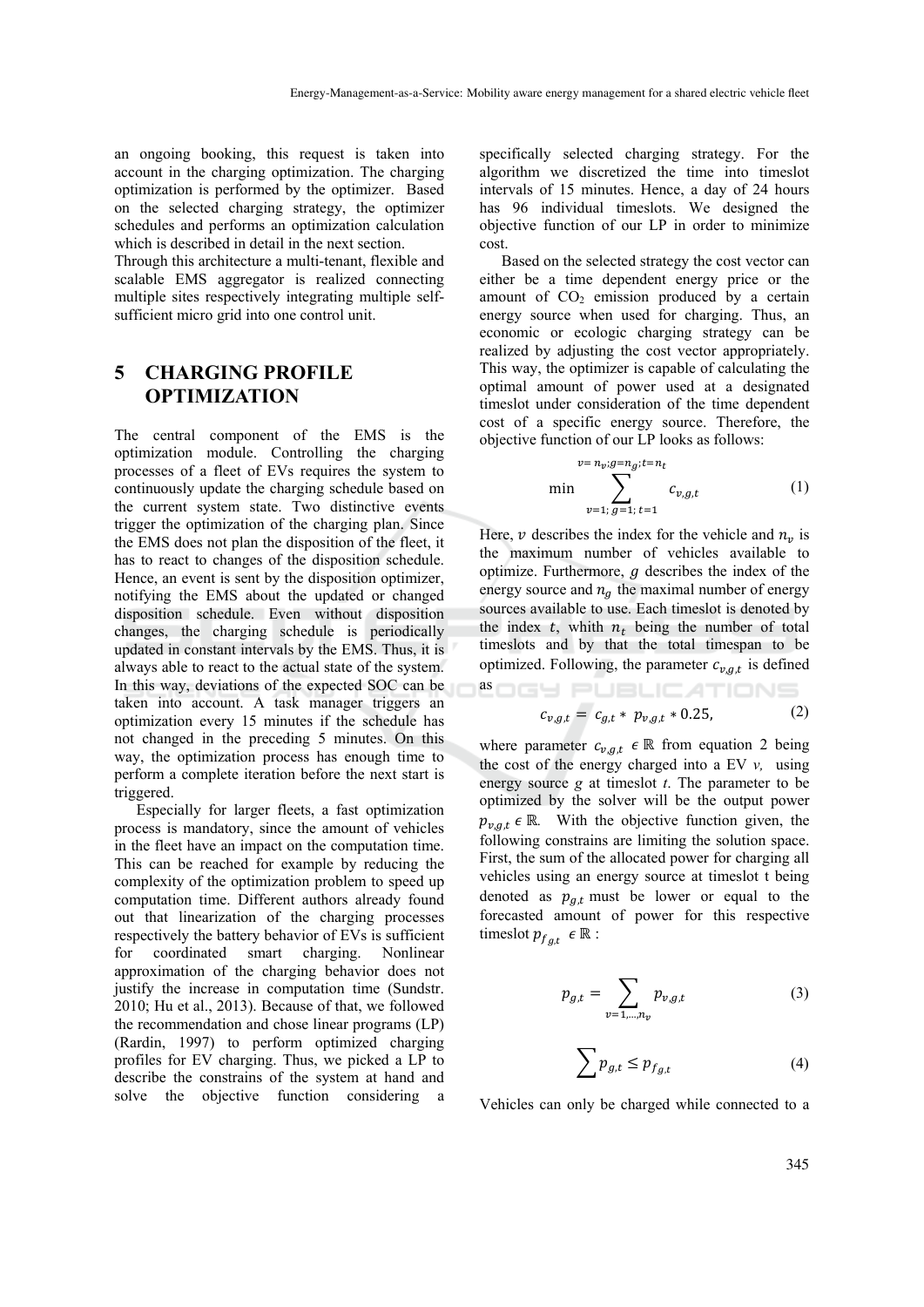charging station. Thus, by using a vector modelling the connection of the EV to the charging stations, the charged energy up to the trip *k* subsequent to a charging session, can be defined to:

$$
E_{v,T} = E_{v,0} + \sum_{t=1...T} p_{v,t} * d_{v,t,k} - \sum_{k=1...n_k} E_{k-1},
$$
 (5)

$$
E_{v,T} \ge E_k \tag{6}
$$

$$
E_{\nu,T} \le E_{\max,\nu} \tag{7}
$$

where  $E_{\nu T}$  is the total amount of energy charged for EV *v,*  $E_{maxv}$  the maximum amount energy which can be charged into the battery of EV *v*. Further,  $d_{v,t,k}$  describes the parameter, denoting each timeslot  $t$  in which the EV  $v$  is connected to a charging station up to the beginning of trip *k*. The parameter  $d_{v,t}$  describes the state of the connection with  $d_{v,t} = 1$  as connected and  $d_{v,t} = 0$  as not connected to the charging station. Equation 5 ensures that the sum of the energy charged up to the start of trip  $k$  plus the initial SOC of the EV  $E_{\nu,0}$  has to be at least the size of  $E_k$ , the amount of energy required for trip k. Equation 7 ensures on the other side, that the charged amount of energy does not exceed the battery capacity of the respective EV. In addition, assume  $p_{v,t}$  being the sum of the energy charged at timeslot t:

$$
p_{v,t} = \sum_{g=1,\dots,n_g} p_{g,v,t}
$$
 (8)

At any time, the amount of energy  $p_{v,t}$  drawn from the charging station should neither exceed its maximal power output capabilities nor the maximal input power of the respective EV *v*, letting the maximal power output be set to  $p_{max.v.t.}$ .

$$
p_{v,t} \le p_{max,v,t} \tag{9}
$$

Additionally, charging has always to be limited to the times the EV is physically connected to the charging station. From this follows:

$$
p_{v,t} = p_{v,t} * d_{v,t} \tag{10}
$$

If the vehicle is not connected the parameter  $p_{v,t}$  at this timeslot has to be zero.

If these constrains can be satisfied, the optimizer calculates the best fitting charging profile for the

vehicles. Note, that the problem space of the described LP scales linearly with the amount of regarded EV, energy sources and days. Computation time scales linearly with the size of the problem space. Both can be reduced by either simplifying the constrains to only focus on one single energy source making the sum of all forecasts the maximum available power or by reducing the amount of regarded timeslots by decreasing computation range or increasing slot duration.

In the Shared E-Fleet project, we focused on two strategies for charging plan generation. We differentiated between economic and ecologic charging. Based on price forecasts only time intervals will be considered for charging which are ultimately required for charging the car to a specific SOC necessary to perform a journey or which offer considerably lower prices in comparison to another time of day. With an ecologic strategy the algorithm is supposed to charge the EVs mainly at times of the day when renewable energy is generated. Subsequently of the computation, the set points for the maximum allowed output power is transformed in a charging profile and stored as a charging schedule. Based on the chosen strategy, different charge profile schedules may emerge from the calculations. After having stored the charging profile for each vehicle, it is possible to calculate an estimation for the SOC of each EV at a specific point in time based on current system state. Thus, it can be validated if the computed charging profiles are able to perform all booked trips sufficiently.

### **6 PROTOTYPE AND EVALUATION**

Based on the proposed system architecture, we developed a multi-tenant web application using Java as a framework system. Hence, it was possible to evaluate the previously introduced architecture and algorithms as part of two model trials at two charging site locations. As parts of this system we integrated intelligent AC Level 2 charging stations at each location with a capable maximum power output of 22kW with our EMS. However, the here applied EVs, four BMW i3, which were selected due to overall project requirements, were only capable to draw a maximum power of 4.6 kW. The vehicles were equipped with specifically developed telematics units, sending data to a real-time data pool. This way, data is read out from the vehicles' CAN-Bus. The collected data included among others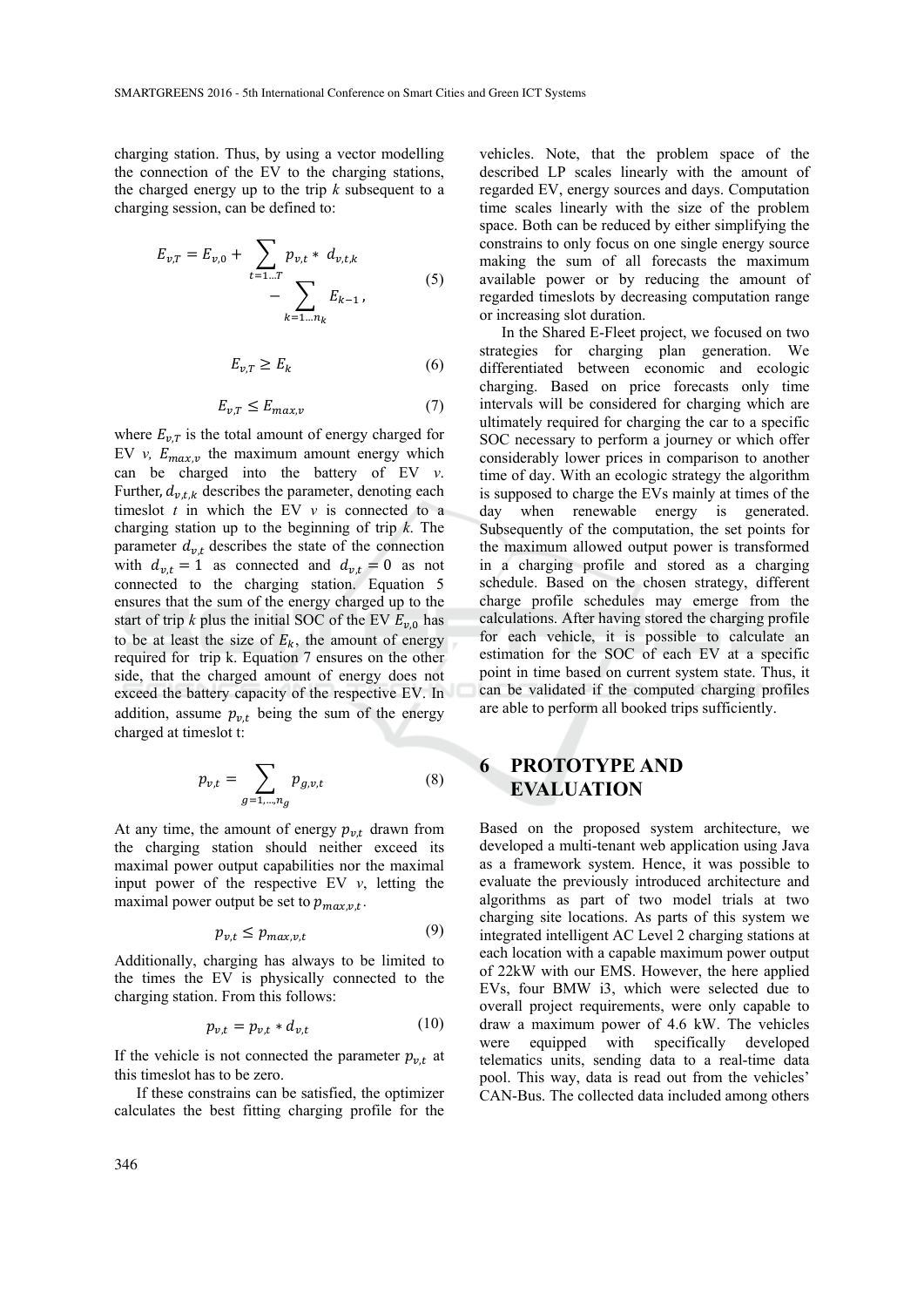the SOC, position, and estimated range. Data was continuously sent to the data pool in five minute intervals via a GSM module. The charging stations were connected through a proprietary manufacturer specific interface. This enabled the EMS to set the maximum power output, as the acquired charging stations were only supporting Open Charging Point Protocol (OCPP) version 1.5 (Open Charge Alliance 2015). At the time of purchase, OCPP version 2.0 which supports power output set-point specification had neither been finalized nor been implemented in the hardware by any manufacturer.

Additionally, we monitored a PV power plant at one of the locations continuously as a reference for locally generated energy. Although it was not physically connected to the charging stations due to regulatory issues, the obtained data served as real time data to model the behavior of a real PV plant. In addition to the real time data of the PV plant, we connected a production forecast system called PVCast (Klein 2013). PVCast is a commercial service, which predicts the generated power of a given PV power plant, based on previously measured data and increases its accuracy by new measurements. Master data of charging stations, vehicles and charging sites is provided by services of the SEF system. As part of the SEF system, a dynamic disposition management reschedules the vehicles according to the vehicle SOC states. In the prototype, the disposition management is connected with the EMS and triggers it as soon as the schedule is changed. With every trigger, it transmits the complete disposition of the vehicles including the start and end time of each trip, the distance and the expected consumption.

With all services connected to the EMS, new charging schedules are created as soon as the disposition schedule changes. Unforeseen changes in the states of the vehicles are mitigated by periodically conducted optimizations taking into account the holistic system state. Through that, requirements R1 and R2 are fulfilled. Applying the previously presented LP different charging strategies are possible, fulfilling the requirement R3. Furthermore, the integration of a building energy management provides the EMS with data about the connected electric power system components. Therefore, R4 is fulfilled. Requirement R5 is fulfilled by introducing a forecast system providing the EMS with day-ahead energy production information. Through the integration of a database, storing the states of all integrated components and a frontend, history data is always accessible fulfilling R6. In the prototype, intelligent charging stations

were integrated and direct load control was possible. By this, requirement R7 is fulfilled. The requirement R8 is fulfilled by using a tenant manager in the software architecture to support different MDM clients. Furthermore, the tenant manager enables the EMS to be dynamically scalable fulfilling R10. However, the model trails could not be used to fully evaluate all requirements. Due to real time operation and its prototypic state, the system was not running without interruption. Additional to that, not all EVs were available at the same time because of maintenance reasons. Because of that, a synthetic scenario was created, using a fleet of 30 EVs This scenario is similar to the situation at our institute campus, if all vehicles with ICE were replaced with BEV. Furthermore each of the EVs has its own charging station. In this way, the vehicle will always have the ability to charge . It is assumed that the EV as well the charging stations are homogenous. For the sake of the project context, the charging characteristic of a BMW i3 was used to model the charging behavior. That means that each vehicle has a battery capacity of 18.8 kWh which is useable for storing energy. The average power consumption of the vehicles is assumed to be 12.3 kW per 100 km distance. Making each car able to reach a total range of approx. 147 km. Each vehicle can charge a maximum power of up to 4.6 kW. That would require the transformer to handle a maximum concurrent peak power demand of 138 kW. To simulate coordinated charging, the maximum usable power is limited to 100 kW. Any additionally required power can be provided by a physically connected PV power plant at the charging site where the charging stations are setup. For the evaluation, the grid as well as the PV power plant serve as energy source, supplying the charging station and by this the connected EVs, to always provide energy when needed. To present the results of the optimization algorithm appropriately, three different disposition schedules are applied to the fleet. Each profile is applied to a third of the fleet. If EVs were charged concurrently in this condition, they would exceed the given local maximum power. The consumption of each trip is assumed to be linear according to the EV's average consumption per distance. The three profiles are listed in Table 1.

In this evaluation, optimizations regarding an ecologic and an economic strategy are conducted. Each result is compared with dumb charging. Dumb charging means that the vehicles are charged directly after plugging in the cable of the vehicles into the charging station. The charging session is then performed as long as the EV is connected and not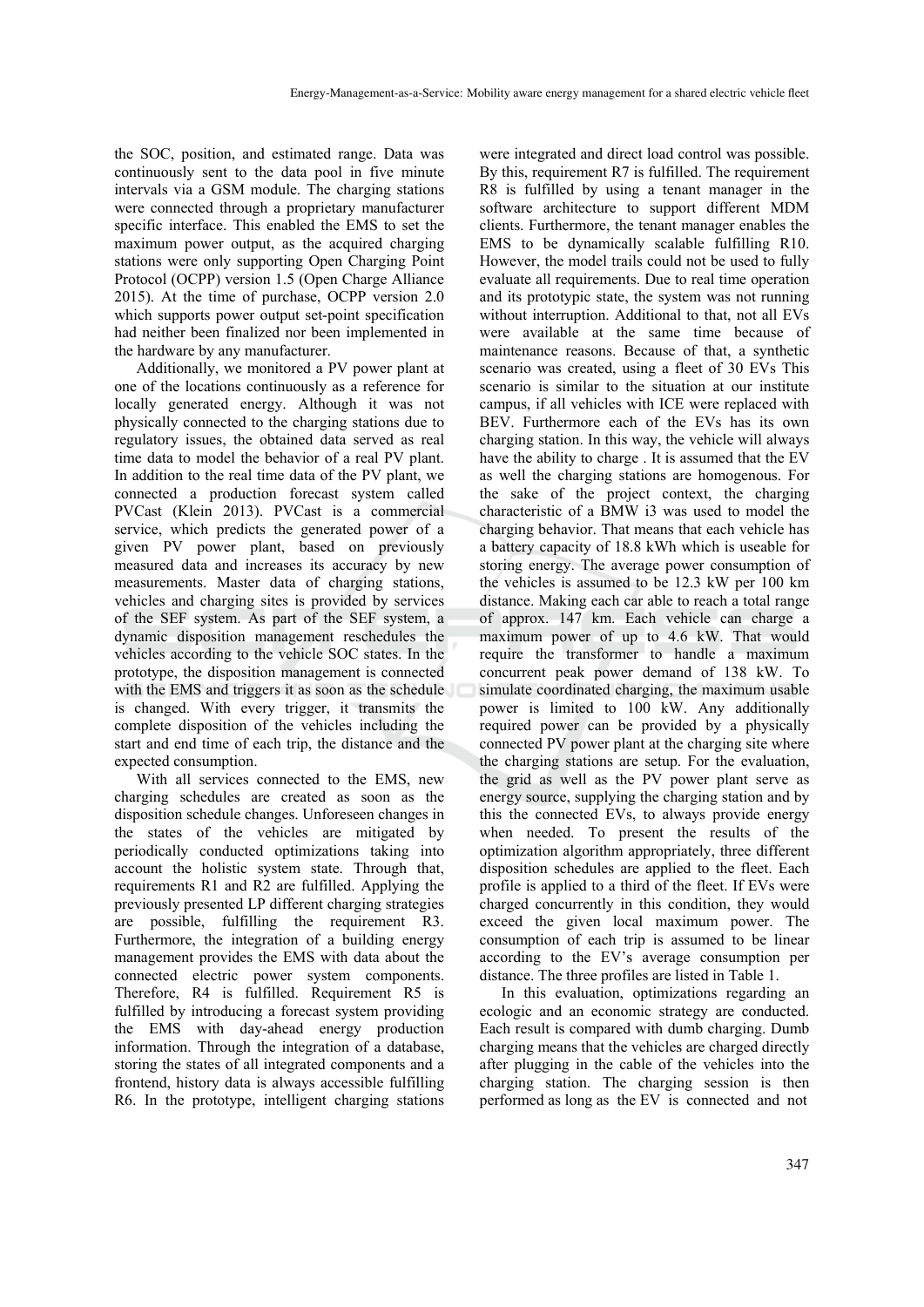| Profile<br>Number             | <b>Start</b><br>Time | End Time | Distance<br>[km] | Consumption<br>[kW] |
|-------------------------------|----------------------|----------|------------------|---------------------|
|                               |                      |          |                  |                     |
| 1                             | 05:30:00             | 14:10:00 | 65               | 8,00                |
|                               | 17:30:00             | 18:30:00 | 85               | 10,46               |
|                               | 21:00:00             | 23:30:00 | 45               | 5,54                |
| $\mathfrak{D}_{\mathfrak{p}}$ | 07:30:00             | 11:30:00 | 75               | 9,23                |
|                               | 14:45:00             | 16:00:00 | 30               | 3,69                |
|                               | 18:00:00             | 22:30:00 | 100              | 12,30               |
| 3                             | 05:30:00             | 09:30:00 | 55               | 6,77                |
|                               | 15:00:00             | 18:30:00 | 30               | 3.69                |

Table 1: Applied disposition schedule profile types.

fully charged. If not directly controlled by the charging station itself, concurrent charging of the vehicles would lead to stress on the transformer at the site which might even lead to an overload or fatal hardware failure. An production forecast is created using a forecast given by PVCast with an adjusted peak power of 40 kW. Additionally, an offpeak tariff is assumed. In the peak time, between 6 am and 8 pm, the energy costs 11 cent/kWh, whereas in the off-peak time at the rest of the day, energy costs 7 cent/kWh. The cost of using solar energy is set to be 9 cent/kWh for the whole regarded time period and hence being cheaper than the energy from the grid in the peak time period. Each optimization is performed considering a time span of 24 hours, resulting in a total time span of 96 timeslots. Each vehicle is supposed to be completely empty at the start of the day. As a solver, the solver of the free Apache Commons Library (The Apache Software Foundation 2016) was used. The result of the economic strategy is depicted in Figure 4.



Figure 4: Comparison of optimization results of economic charging strategy and dumb charging.

Figure 4 compares dumb charging with economic charging. In the applied scenario, the concurrent charging is limited by the local load constrain to the maximum power limitation of 100 kW. Only as

much energy is charged as is required to conduct the trips. All charging operation is only performed during the morning hours of the day, due to the low energy costs. With dumb charging, the fleet would be charged two additional times during the day. With a smart charging strategy, this is not necessary. Since in case of the economic and the ecologic strategy, only the trip demand is charged, 64% of the energy can be saved compared to dumb charging and thus being more energy efficient. Regarding the energy cost, in the economic scenario, 30% of the energy cost could be saved. In Figure 5, the results of optimization with the ecologic optimization strategy are depicted.



Figure 5: Comparison of optimization results of ecologic charging strategy and dumb charging.

In Figure 5, it can be observed, that charging in the morning is deferred and continued in the afternoon, when solar energy is available. Thus,  $CO<sub>2</sub>$  emission is mitigated by using renewable energy instead of energy from the grid. With the ecologic strategy, it's possible to save even  $76\%$  of  $CO<sub>2</sub>$  emission by not immediately start charging the EVs and by deferring the charging sessions into times of renewable energy production. This synthetic evaluation shows, that local grid constrains are not exceeded, and thus requirement R9 is always fulfilled. Furthermore, requirement R5 is satisfied by taking into account the production forecast of the PV power plant with the ecologic evaluation.

By fulfilling all requirements, a fully functional framework is created, serving as EMS and being able to perform smart charging as part of an intelligent energy management service.

#### **7 CONCLUSION AND OUTLOOK**

In this work, we introduced the architecture of a cloud-based EMS, serving as a scalable and flexible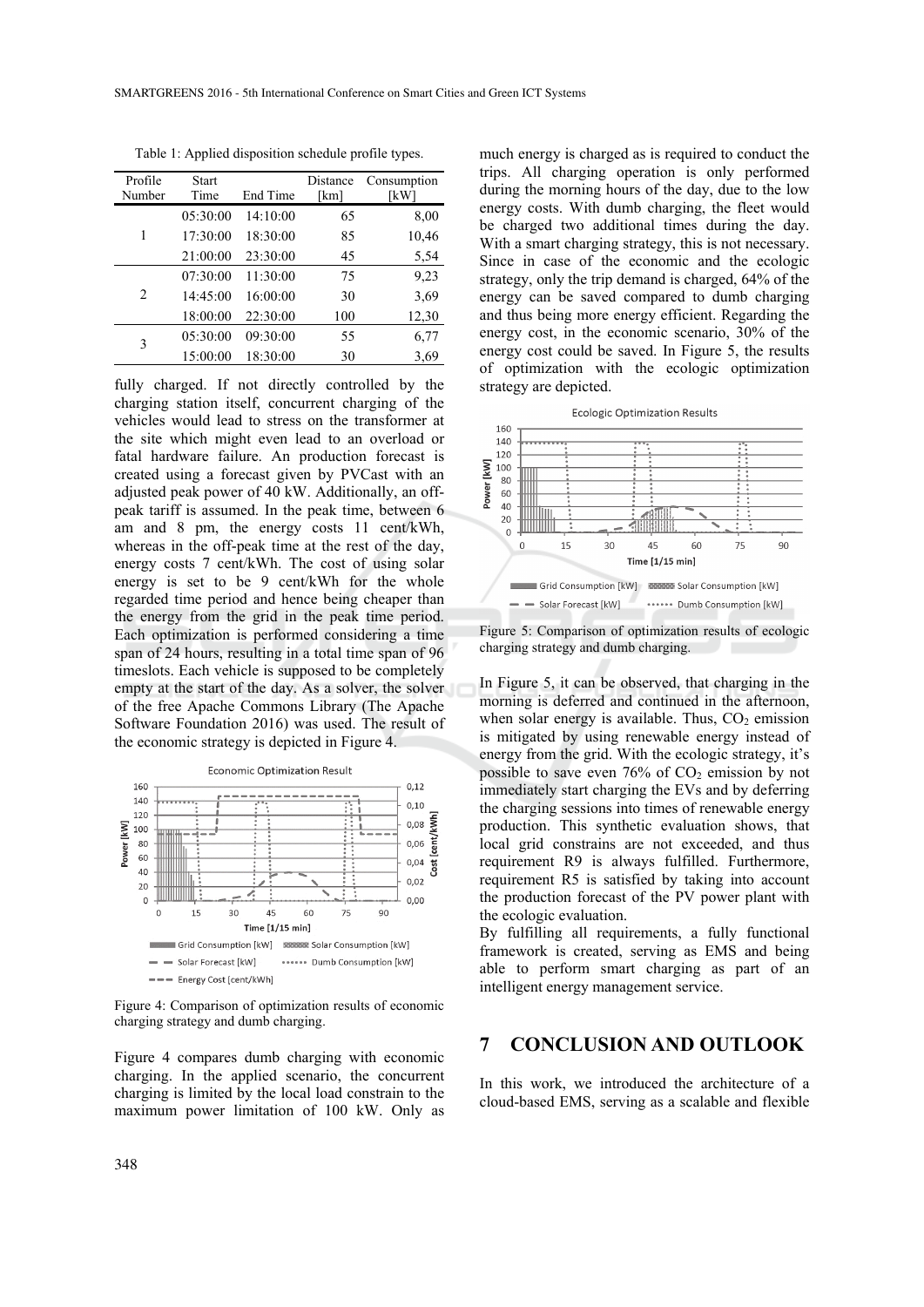system to monitor and control the charging of a fleet of EVs. It enables fleet operators to integrate their energy components and a fleet of EV into an EMS, providing them with the means to systematically improve the usage of these components. For this, we included an optimizer to calculate charging profiles for an EV fleet, in order to exploit energy production forecasts and dynamic price tariffs. The evaluation showed that optimization of the charging profile delivered charging profiles which sufficiently served the mobility demands of the user, kept the boundaries of the energy system and minimize costs. By this, the here presented aggregator can accomplish primary objectives of energy management systems like increasing energy efficiency, reduction of the energy used for charging and maximization of profits by minimization of costs. (Barney et al. 2008)

In the future, we plan to extent this approach to completely control different micro grids in islanded mode operation resulting in a smart micro grid. By providing this framework for a cloud-based and flexible EMS, we plan to integrate more energy components, further investigating cloud-based hierarchical control. Thus, enabling the combination of free floating EV fleets with multiple micro grid controls to provide ancillary services and to maximize profits and simultaneously stabilizing the grid. As a consequence, we will conduct further research to decrease runtime of optimization processes in order to tackle a growing amount of optimization parameters. Especially interesting is the coordination of EMS optimization and disposition planning considering different charging sites and energy-aware routing of vehicles.

#### **ACKNOWLEDGEMENTS**

This research has been supported by the IKT II program in the Shared E-Fleet project. They are funded by the German Federal Ministry of Economics and Technology under the grant number 01ME12105. The responsibility for this publication lies with the authors.

#### **REFERENCES**

- Alonso, M., Amaris, H., Germain, J. G., and Galan, J. M., 2014. Optimal charging scheduling of electric vehicles in smart grids by heuristic algorithms. *Energies*, 7 (4), 2449–2475.
- Barney, L. C., Wayne, C. T., and William, J. K., 2008.

Guide to Energy Management. Lilburn, GA 30047, US: 6th Edition, 1.

- Barth, M., Todd, M., and Murakami, H., 2000. Intelligent Transportation System Technology in a Shared Electric Vehicle Program. *Transportation Research Record*, (1731), 88–95.
- Buyya, R., Yeo, C. S., Venugopal, S., Broberg, J., and Brandic, I., 2009. Cloud computing and emerging IT platforms: Vision, hype, and reality for delivering computing as the 5th utility. *Future Generation Computer Systems* [online], 25 (6), 599–616. Available from: http://portal.acm.org/citation.cfm? id=1528937.1529211.
- Chu, S. and Majumdar, A., 2012. Opportunities and challenges for a sustainable energy future. *Nature* [online], 488 (7411), 294-303. Available from: http://www.nature.com/doifinder/10.1038/nature11475.
- Chynoweth, J., Chung, C. Y., Qiu, C., Chu, P., and Gadh, R., 2014. Smart electric vehicle charging infrastructure overview. *2014 IEEE PES Innovative Smart Grid Technologies Conference, ISGT 2014*.
- Clement-Nyns, K., 2010. The impact of charging plug-in hybrid electric vehicles on a residential distribution grid. *Power Systems, IEEE…* [online], 25 (1), 371– 380. Available from: http://ieeexplore.ieee.org/xpls/ abs\_all.jsp?arnumber=5356176.
- Deilami, S., Masoum, A. S., Moses, P. S., and Masoum, M. a S., 2011. Real-time coordination of plug-in electric vehicle charging in smart grids to minimize power losses and improve voltage profile. *IEEE Transactions on Smart Grid*, 2 (3), 456–467.
- Delucchi, M. A. and Lipman, T. E., 2001. An analysis of the retail and lifecycle cost of battery-powered electric vehicles. *Transportation Research Part D: Transport and Environment*.
- García-Villalobos, J., Zamora, I., San Martín, J. I., Asensio, F. J., and Aperribay, V., 2014. Plug-in electric vehicles in electric distribution networks: A review of smart charging approaches. *Renewable and Sustainable Energy Reviews* [online], 38, 717–731. Available from: http://dx.doi.org/10.1016/j.rser. 2014.07.040.
- German Federal Government, 2009. *National Electromobility Development Plan* [online]. Available from: http://www.bmwi.de/Dateien/BMWi/PDF/ nationaler-entwicklungsplan-elektromobilitaet-derbundesregierung,property=pdf,bereich=bmwi,sprache =de,rwb=true.pdf [Accessed 26 Oct 2015].
- Han, S., Han, S., and Sezaki, K., 2010. Development of an optimal vehicle-to-grid aggregator for frequency regulation. *IEEE Transactions on Smart Grid*, 1 (1), 65–72.
- Hu, J., You, S., Si, C., Lind, M., and Østergaard, J., 2013. Optimization and control method for smart charging of EVs facilitated by Fleet operator. *Review and classification*, 10 (1), 383–397.
- Hu, J., You, S., Si, C., Lind, M., and Østergaard, J., 2014. Optimization and Control Methods for Smart Charging of Electric Vehicles Facilitated by Fleet Operator: Review and Classification. *International*